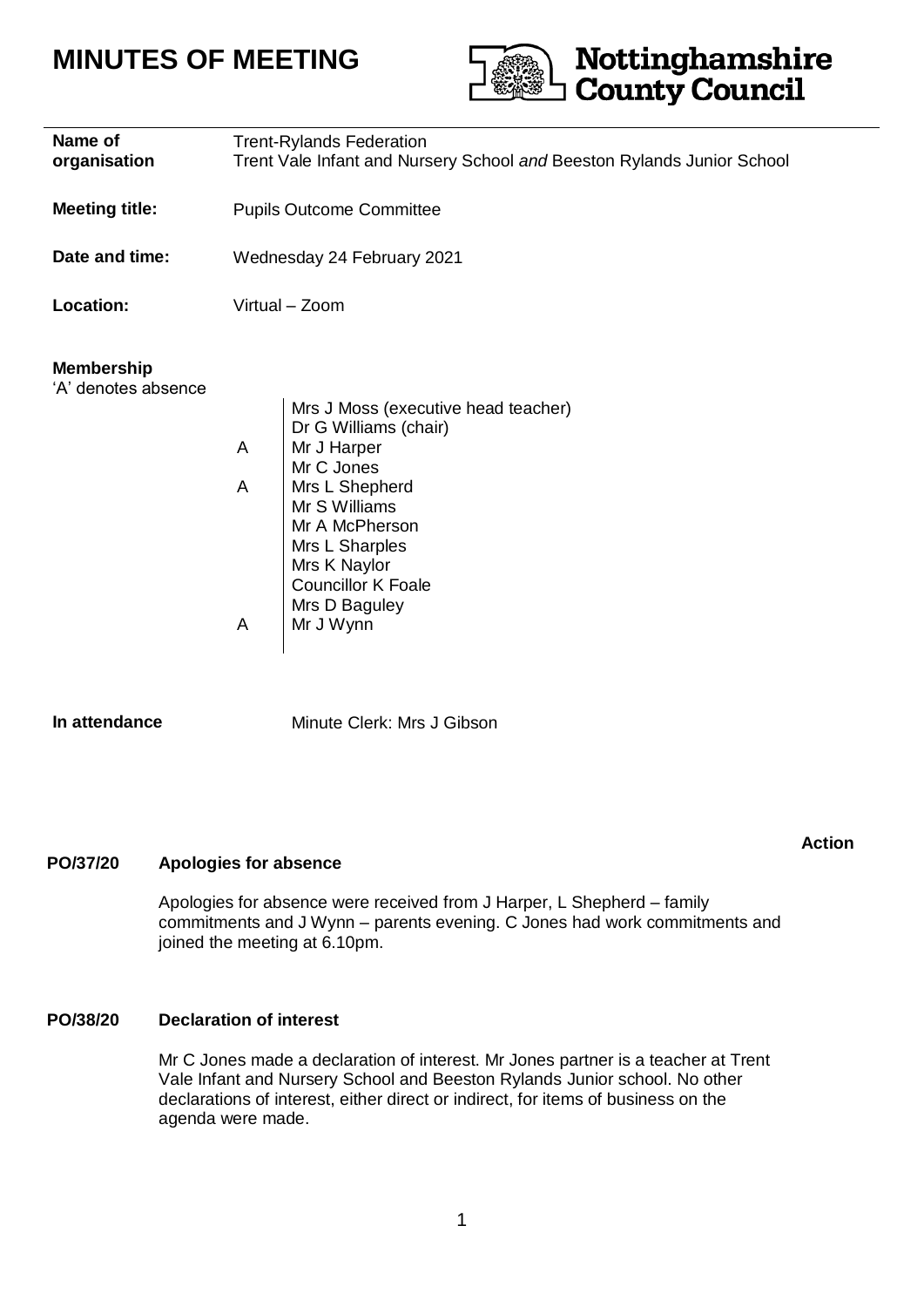#### **PO/39/20 Minutes of the previous meeting**

The minutes of the meeting held on 4<sup>th</sup> November 2020, having been circulated previously, were agreed by the chair and agreed as signed, due to social distancing.

#### **PO/40/20 Matters arising**

a. Vision and Values

This was agreed at the full governing body meeting on 14th February 2021

b. Governor visit reports

These have been shared and discussed previously at the Autumn Term full governing body meeting.

**The chair invited comments. A governor commented they agreed with the learning pack and assemblies, and thanked the teachers. The chair seconded this and thanked the schools for their exceptional work and responsiveness in delivering a well thought out remote learning curriculum that included learning packs and support resources.**

#### **PO/41/20 Primary Inspection Data Summary Report**

- a. TV
- b. BRJS

Both reports were shared with the governors for future reference. **The chair recognised that benchmarking against comparative data is difficult due to the pandemic. It is possible the school could consider looking at performance comparisons before and after Covid.**

#### **PO/42/20 December 2020 Attainment and Progress Data for all main groups**;

- a. F1
- b. F2
- c. Y1
- d. Y2
- e. Y3
- f. Y4
- g. Y5
- h. Y6

This was sent as one document. The year group causing the most concern on returning to school is Year 1 and the area causing the most concern on returning to school is reading. Plans for the summer term catch up are around socialisation and enrichment. The F1 data has been analysed and school are developing their own assessment system; the team judge that the current assessment system is not meeting the needs of the school.

**A governor queried, if looking generally across all attainment groups is there a path for a way back.** The Executive Headteacher advised working from expected to greater depth is more straightforward than a child working from 'towards' to expected, particularly if the school needs to support the child's home learning environment more. This summer term a lot of work is planned to help children switch back on to school and enjoy being there. It will be a long journey over multiple years.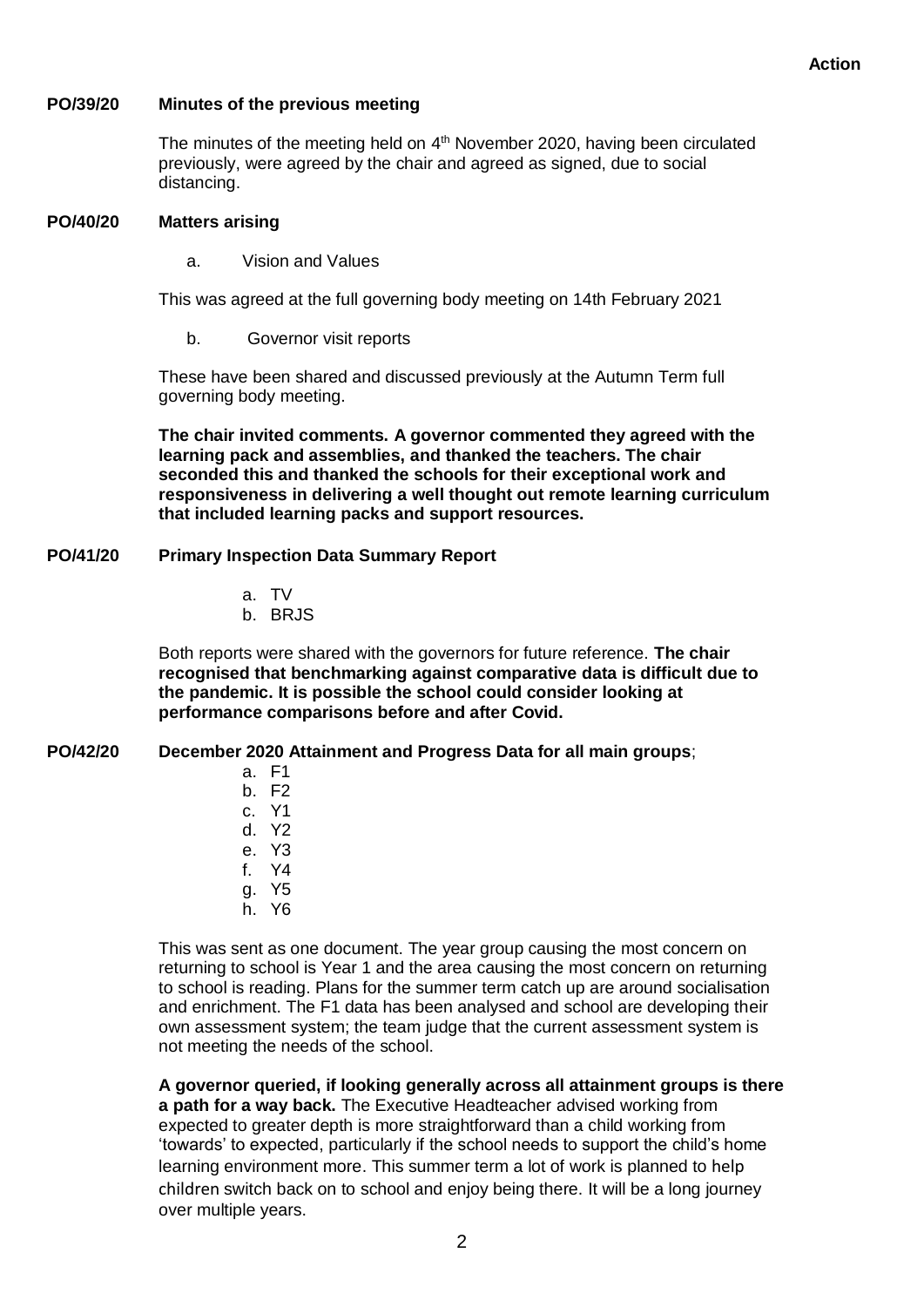**A governor queried what the impact might be on Year 6**. The Executive Headteacher advised she had recently had an email from Chilwell school; the head of year had commented on how well settled and brilliant the Y6 Beeston Rylands Junior School students who had transferred to them had been. The Executive Headteacher commented older children switch into learning more easily, younger children need to be back in school as it is difficult for them to learn remotely.

**A governor commented that they fully expect to be talking about this over the next 15 years.** General discussions were had around the overall effect of the pandemic on all children.

#### **PO/43/20 Improving Educational Opportunities for All Strategy (Pupil Premium Strategy and Catch-Up Funding Plan)**

This was presented to governors and in the next revision will include catch up funding planning; it will not just include literacy and maths but target a holistic approach so that children can view their pandemic experiences in a positive way. The SLA have been tasked with updating and determining how the impact of interventions can be measured.

**A governor queried how this would link in with parents' expectations; their concerns may well be around how will their child catch up on maths.** The Executive Headteacher advised once the children were back in school, parents would be surveyed to address their concerns. A narrative of how it's being worked on could be sent out in the reply.

**A governor queried the PP funding, in the past this was tightly focused on DP, has this relaxed now.** The Executive Headteacher advised that catch up plans need impact tracking. Some might be more difficult to measure, for example wider vocabulary development. However, some are easier to measure and would need to look at improvements for a measurable outcome. **The chair invited any further comments.**

#### **PO/44/20 2020-21 School Improvement Plan Priority 1**

To offer immediate remote education where a class, group or small number of pupils need to self-isolate or there is a local lockdown which requires pupil to remain at home.

a. Action Plan

This has been updated

b. Remote Education Policy Spring 2021 update

The action plan had led to a successful outcome of this priority. This was seen by the immediate transition through remote learning in the January/February lockdown. Agreed for ratification.

### **A governor commented good practice was in evidence by having small achievable targets which allow you to focus on the next targets.**

**A governor queried ICT and sustainability as this was amber**. The Executive Headteacher advised this was due to a delay on the £20k upgrade project due to the pandemic. Additional staff laptops had recently been purchased for each classroom for TA support and a new server had been ordered. The ICT curriculum has been developed with the use of MIT's Scratch programming platform in Years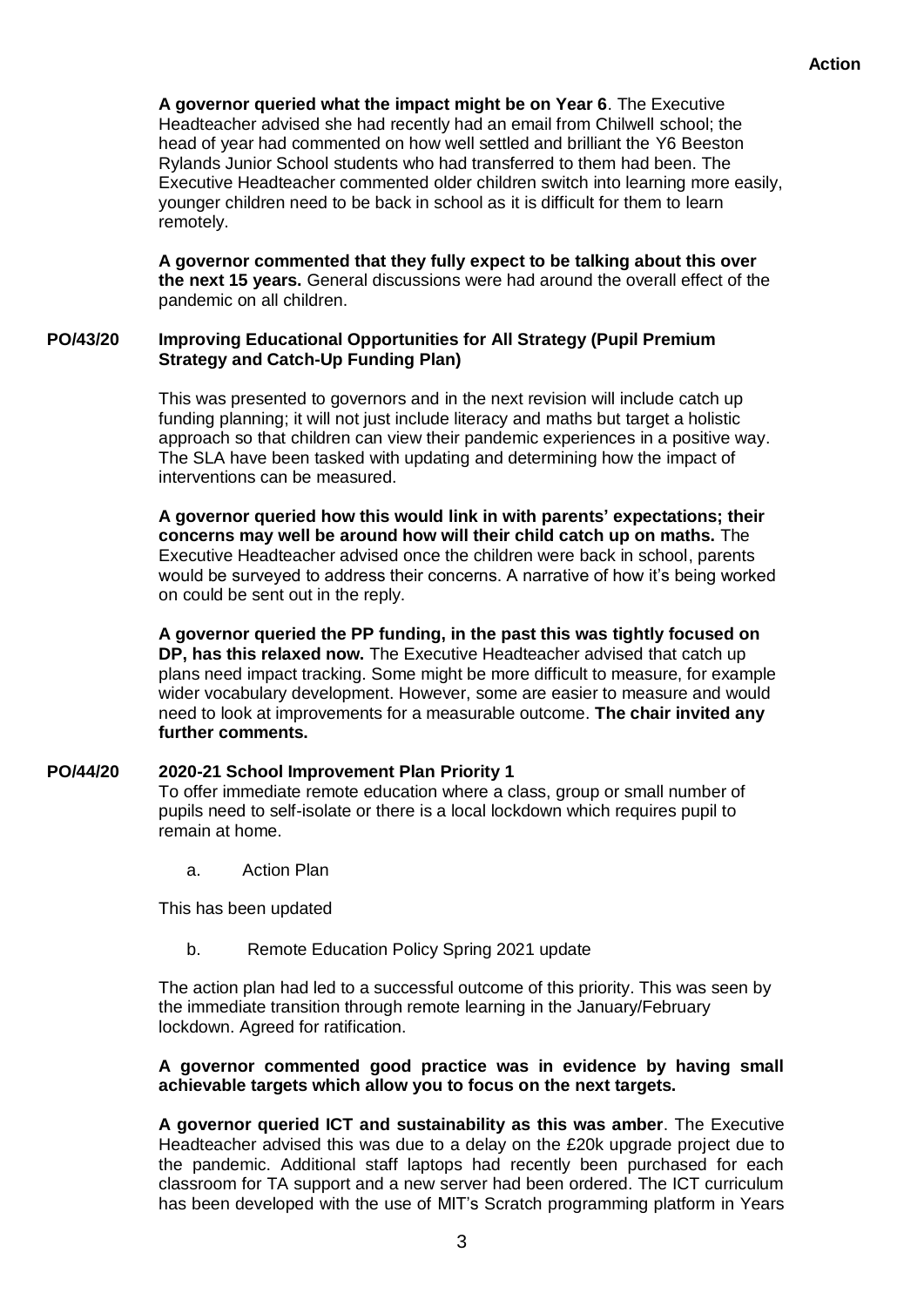5 & 6. The school was moving in the right direction with basic infrastructure in place. Following experiences with Microsoft Teams, a decision has been taken that Zoom is more suitable at this point in time and covers all required teaching formats.

**Governors raised queries on Zoom security issues, ICT infrastructure and Teams use for sharing resources.** Discussions were held around this. The Executive Headteacher indicated that these are issues related to a focussed risk assessment. With regard to Zoom, the schools are using Zoom's pandemic education plan.

### **2020-21 School Improvement Plan Priority 2**

**PO/45/20** To provide a Curriculum for Recovery to ensure the children are ready to, and know how to learn an academic curriculum; to reignite their passion for learning; to support their emotional health and well-being in the aftermath of the pandemic.

a. Action Plan

Many of the identified autumn terms have been achieved. The plan is updated to include socialisation on the children's return to school and will link to the Improving Education Opportunities for All Strategy.

**A governor stated the next update will need to ensure interventions are measurable.** The Executive Headteacher explained that this was in progress.

### **2020-21 School Improvement Plan Priority 3**

**PO/46/20** To make explicit to all stakeholders the values, vision and ethos of the Trent-Rylands Federation

a. Action Plan

Visions and values aspect of this action plan and the remainder has been put on hold until the appointment of the new Executive Headteacher. **Governors discussed appointing a temporary TLR for the development of the new curriculum**. This will be discussed further at the full governors meeting in conjunction with the work being undertaken by Lisa Sharples and the SLT on the staffing structure.

### **SAFEGUARDING**

a. governor monitoring visit including confidential file audit, single central record and vulnerable pupils

To be conducted during March 2021.

b. Safeguarding action plan

To be reviewed.

**ATTENDANCE**

### **PO/48/20**

**PO/47/20**

a. Autumn 2 2020 overall and Covid-19 absence figures and persistent absentees monitoring summary report

This is the best attendance school has ever had once absence for Covid has been accounted for. A key insight is that good hand hygiene, e.g. hand-washing on entering school and throughout the school day, has reduced the number of sickness absences. Since school was open to all children during the Autumn term and, particularly at TVI, lower sickness absence could not be attributed to social distancing. **The committee agreed to review how this can be embedded as routine practice after the pandemic.**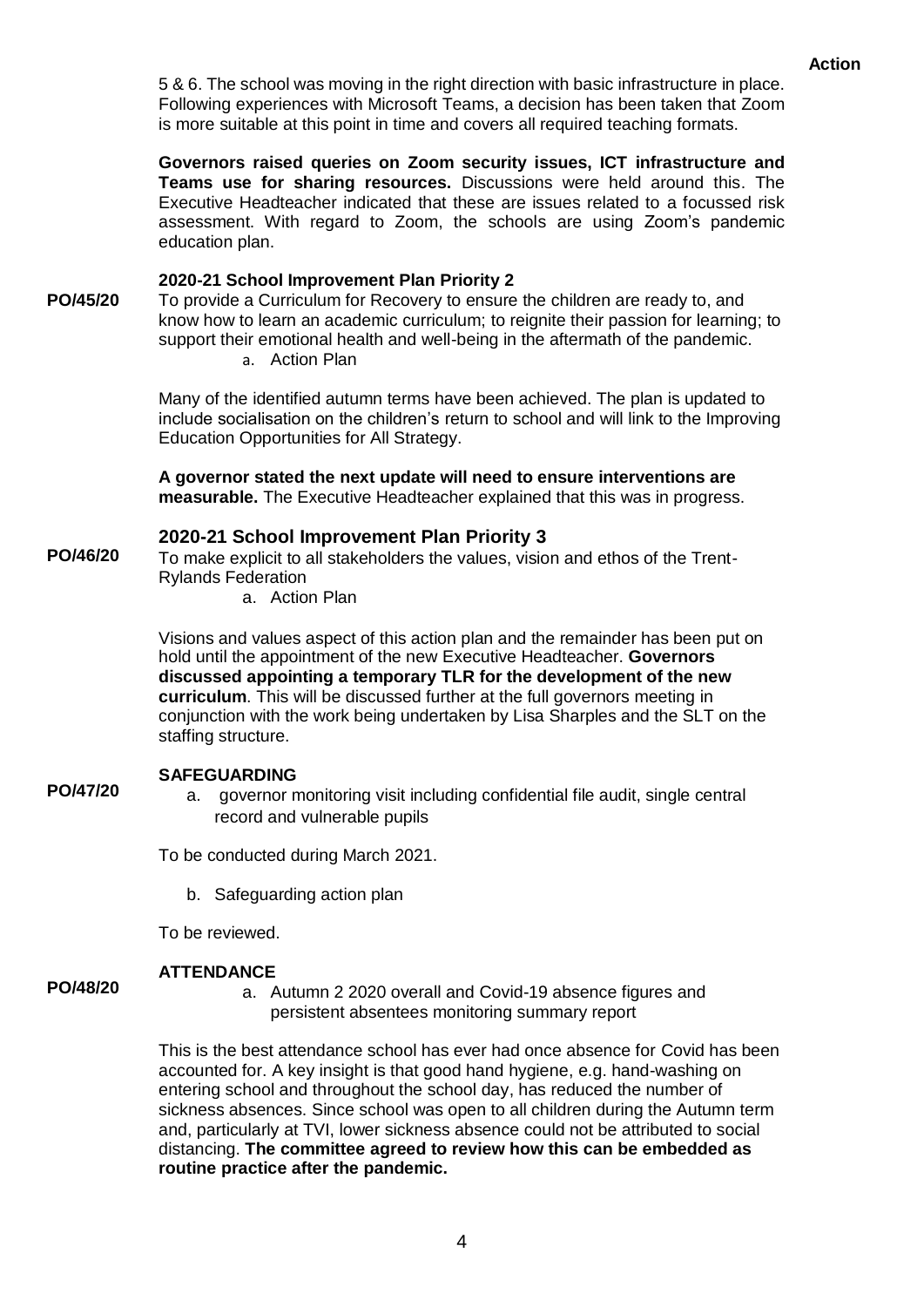**Action**

**A governor queried if it was anticipated that some parents would not be happy sending their children back into school.** The Executive Headteacher advised the school had 50% of children attending now, parents were aware of this and want their children to return to school.

#### **PO/49/20 BEHAVIOUR**

**JM**

a. Autumn 2 behaviour monitoring summary report

Infant children behaviour is consistently good. Junior school behaviour is better and continues to improve due to the bubble structure. A key insight is that smaller playground groups improved behaviour especially at BRJS. **Although recognising that it might be better that playground groups are slightly larger in the future, the committee agreed to review how this can be embedded as routine practice after the pandemic.**

#### **PO/50/20 Pupil voice**

#### **PO/51/20 Parent questionnaires**

Both of the above need the children to be back in school for a couple of weeks. Surveys will then be sent out to both groups.

#### **PO/52/20 Governor monitoring visits – what and how?**

Discussed and agreed to focus on staffing structure at the school and moving forward.

#### **PO/53/20 Policies to be recommended for ratification:**

a. Review of the Dealing with Prejudice Based Incidents Policy

**JM**

- b. Review of the Home School Liaison Policy
- c. Review of the Register of Pupils Policy
- d. Review of the Womens' Refuge Ploicy
- e. Review of the Fasting During Ramadam Policy
- f. Annual review of the curriculum policies TV
- g. RE\*
- h. Music

All of the above policies were agreed and passed for ratification at full governors.

**A governor queried that if all policies are not on the school website where are they stored?** Discussions were held as to the best place. As there are many, at school, they are available on request. **It was agreed they should all also be stored on Governor hub for ease of update and access to governors**.

### **PO/54/20**

### **Confidentiality of business**

It was

resolved

that all papers and reports be made available as necessary

### **PO/55/20**

**Date and purpose of next meeting**